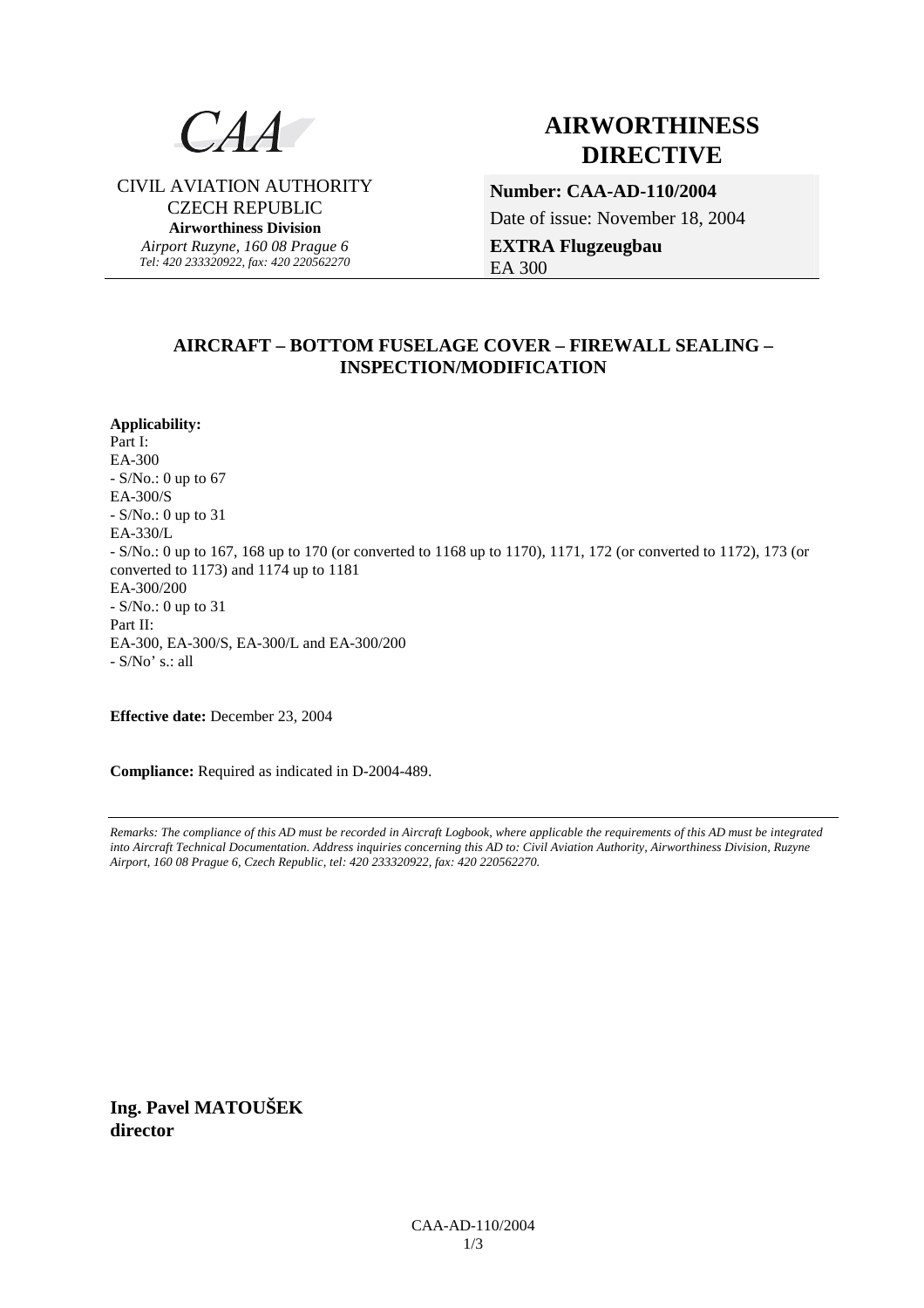# **Airworthiness Luftfahrt-Bundesamt**

**Directive** Airworthiness Directive Section Hermann-Blenk-Str. 26 38108 Braunschweig G E R M A N Y

# **D-2004-489**

Effective Date: November, 11 2004

# **Extra**

**Affected:**  Kind of aeronautical product: Airplane Manufacturer: Extra Flugzeugbau, Hünxe, Germany Type: EA 300 Models and Serial numbers affected: Part I: EA-300 - S/No.: 0 up to 67 EA-300/S - S/No.: 0 up to 31 EA-330/L - S/No.: 0 up to 167, 168 up to 170 (or converted to 1168 up to 1170), 1171, 172 (or converted to 1172), 173 (or converted to 1173) and 1174 up to 1181 EA-300/200 - S/No.: 0 up to 31 Part II: EA-300, EA-300/S, EA-300/L and EA-300/200 - S/No' s.: all

German Type Certificate No.: 1086

## **Subject:**

Bottom fuselage cover / firewall sealing

## **Reason/Action:**

Part I: To prevent fuel from entering the cockpit, gaps between the bottom fuselage cover (belly fairing) and the firewall need to be sealed with firewall sealant.

Part II: The sealing procedure described in Part I of the Service Bulletin must be followed when reinstalling the bottom fuselage cover (belly fairing).

The Actions must be accomplished in accordance with the instructions given in the Service Bulletin.

## **Compliance:**

The actions must be performed within 50 flight hours, but not later than 3 months.

### **Technical publication of the manufacturer:**

Extra Service Bulletin No. 300-4-04, Issue A dated May 25, 2004 becomes herewith part of this AD can be obtained from Messrs.: EXTRA Flugzeugproduktions- und Vertriebs GmbH Schwarze Heide 21 D-46569 Hünxe / Germany Fax: ++49 2858 9137-30

### **Holders of affected aircraft registered in Germany have to observe the following:**

Action has to be accomplished by the owner of the aircraft or an approved service station and to be checked and entered in the log book by a licensed inspector.

Enquiries regarding this Airworthiness Directive should be referred to Mr. Olaf Schneider, Airworthiness Directive Section at the above address, fax-no. 0049 531/2355-720. Please note, that in case of any difficulty, reference should be made to the German issue!